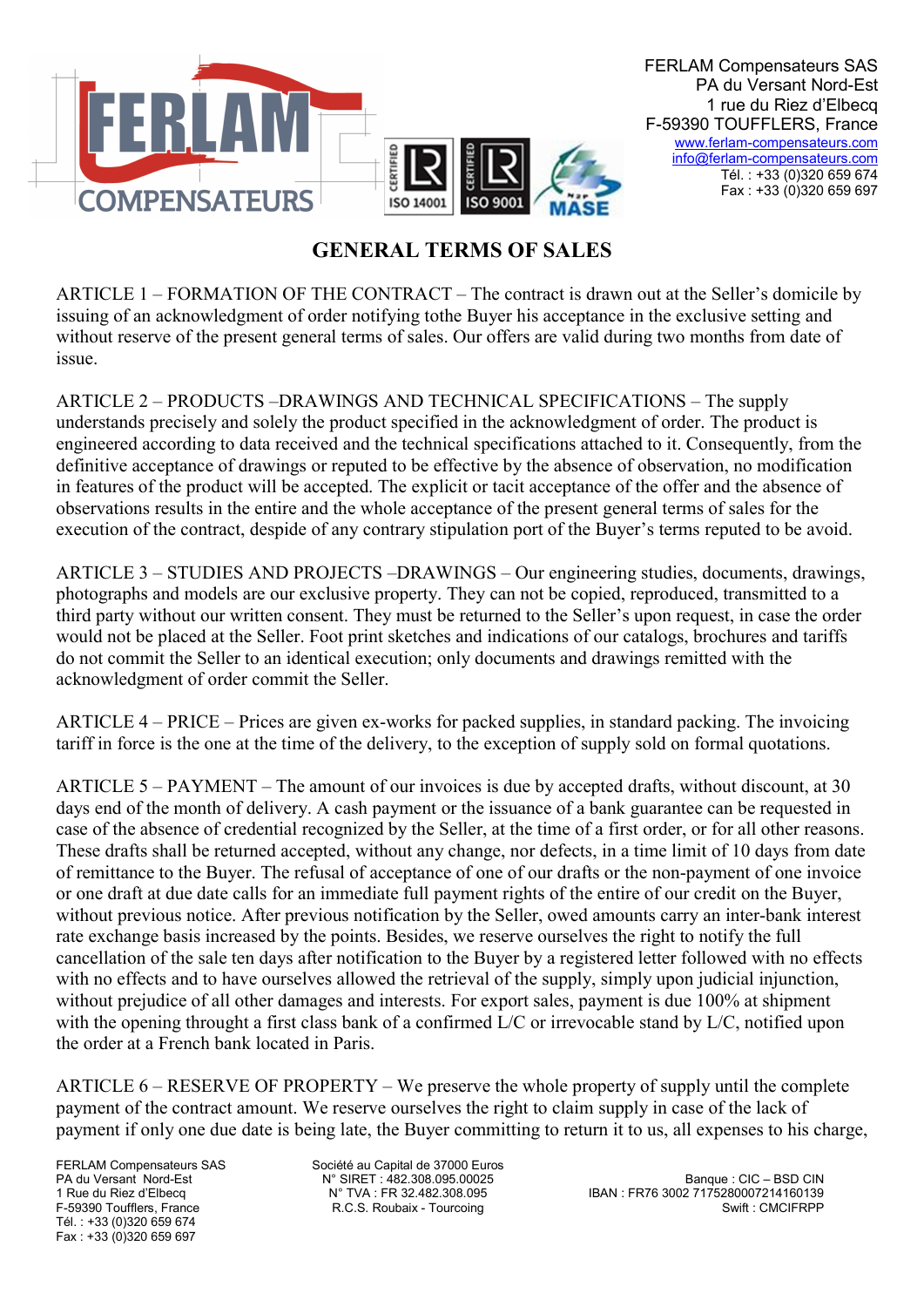

on first demand of our part. From delivery, all risks shall be born by the Buyer who will subscribe premium insurance for the Seller's own benefit. Products should be displayed distinctly in the Buyer's storage, in a way to remain perfectly identifiable. In case of transformation, the reserve property will apply to the transformed supply to the extent of value amount still due on delivered supply. In case of release by the Buyer, either in the condition, either after transformation, the Buyer obliges himself to refund the initial owed amount to the Seller. The Buyer will not be allowed to agree with a property transfer, to guarantee any of his creditors, without a formal written agreement of the Seller. In case of the Buyer shall declare bankruptcy, he must inform the Seller at the earliest.

ARTICLE 7 – TERM OF DELIVERY – Delivery time is given for information. In no case, late delivery can give place to interests or cancellation of the order. Delivery time starts running form the date of a written mutual agreement between both parts, on the execution modes of the present contract of sale. They are subordinated to the receipt of all-necessary information, (and notably drawings , licenses, authorizations, locations and terms of delivery, etc) in a useful time and to the respect of the payment terms of previous sales.

ARTICLE 8 – DELIVERY – Whatever are the final destination of delivery of the supply and possible special conditions of sales, the delivery is reputed being done in our plant at the time of the ex works presention. It happens by a direct remittance to the Buyer or even by simple information of delivery, or else by the remittance in our stores to a forwarder or a carrier.

ARTICLE 9- TRANSFER OF RISKS – In all cases, the transfer of risks to the Buyer takes place at the time the ex-works delivery, even though the seller is in charge of the shipment, this notwithstanding the clause of property reserve.

ARTICLE 10 – TECHNICAL ACCEPTANCE – The Buyer obliges himself to control the conformity of the supply upon receipt, even if a special procedure was previously agreed upon. In all case the supply is being accepted as conform, if within a three days time period from reception the Buyer has not issued a formal written contrary notification to the Seller.

ARTICLE 11 – GUARANTEE RELATIVE TO EXPANSION JOINTS –Every product is guaranteed against raw material or manufacture defects for a six months period, except contrary formal stipulation, from date of delivery. With regard to the guarantee our liabilities will be, to our choice, to either repair or replace the product or the deficient elements, part of our delivery. All other expenses, and notably transport, travel, dismantling and erecting will be at the Buyer's charge. The guarantee does not apply in case of wrong fittings, except if responsibility has been duly accepted by Seller on erecting sites, improper utilization or bad maintenance, or else in case of repair or modification done by non-authorized personnel. We do not guarantee particular performance results beyond that of the conformity of the product as described into the acknowledgment of orders.

ARTICLE 12 – RESTRICTIVE CLAUSE OF RESPONSIBILITY – The seller will not be liable in any case of damages caused to Buyer's ownership and people. The Buyer remain in all cases the person responsible

Tél. : +33 (0)320 659 674 Fax : +33 (0)320 659 697

FERLAM Compensateurs SAS Société au Capital de 37000 Euros

PA du Versant Nord-Est N° SIRET : 482.308.095.00025 Banque : CIC – BSD CIN 1 Rue du Riez d'Elbecq N° TVA : FR 32.482.308.095 IBAN : FR76 3002 7175280007214160139 F.C.S. Roubaix - Tourcoing Swift : CMCIFRPP Swift : CMCIFRPP